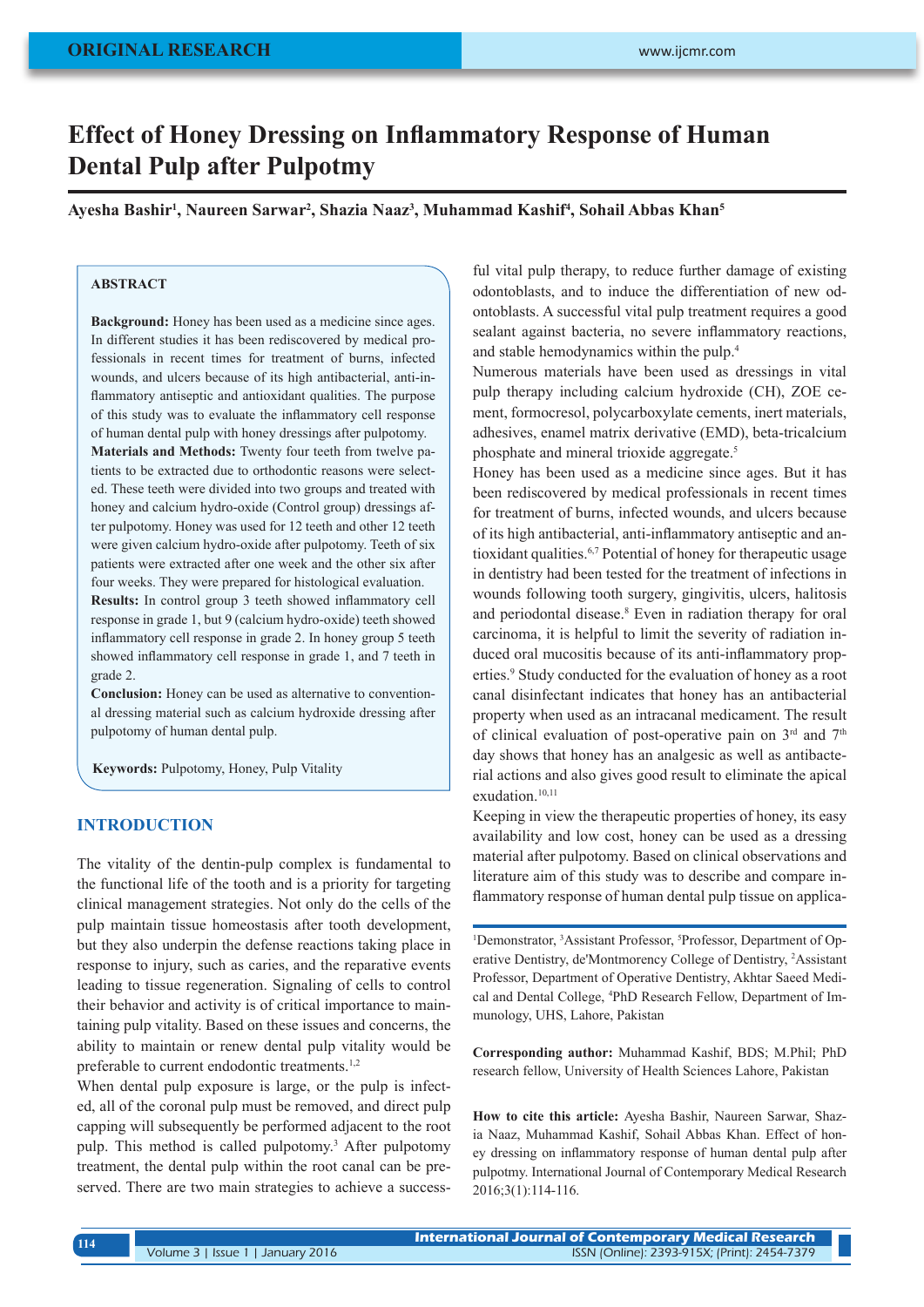tion of dressings of calcium hydroxide and honey.

## **MATERIAL AND METHODS**

This study was conducted at 'Operative Dentistry Department of de'Montmorency College of Dentistry, Punjab Dental Hospital, Lahore, Pakistan. Twenty four human first premolar teeth, scheduled to be extracted for orthodontic reasons, were selected from patients of age ranging between 15-25 years. Patients were selected by convenient non- probability basis. After getting informed consent, two first premolar teeth in every patient were filled after pulpotomy, with materials of each group, so that these materials were evaluated in same oral environment.

Group 1: Pulpotomy with Ca(OH)² dressing (control group) Group 2: Pulpotomy with honey dressing

All teeth were examined clinically, radiographically and also by electric pulp tester to assure the absence of proximal caries, periapical lesions and tooth vitality.

Coronal pulp was removed, after getting access to dental pulp via cavity preparation, with long shank spoon excavator and irrigated the cavity with anesthetic solution and then dried it with sterile dry cotton pledget. After haemostasis dressings were placed on amputated pulps. After the placement of these dressing materials, teeth were restored with composite resin using glass ionomer cement as a liner. Teeth of six patients were extracted after one week and the other six after four weeks for the subsequent procedure. Teeth were decalcified in 20% formic acid for six to eight weeks, and were prepared in according to normal histological techniques and embedded in paraffin. Six micron sections were cut with microtome parallel to the vertical axis of tooth. The sections were mounted on glass slides and were stained with haematoxylin and eosin. The stained sections were seen microscopically to observe any kind of pulpal cell response. The sections were evaluated in assistance with experienced pathologists and calibrated according to the criteria described as follows:

#### **Inflammatory cell score**

Grade 1. Absent or very few inflammatory cells

Grade 2. Mild or average number less than ten inflammatory cells

Grade 3. Severe inflammatory lesion appearing as an abscess or dense infiltrate involving one third or more of the pulp

Grade 4. Completely necrotic pulp

Data was then entered and analysed using SPSS 20.0. This study was approved by Institutional Ethical Review Committee and Board of Advanced Studies.

## **RESULTS**

#### **Descriptive statistics after 7 days**

As described in the previous section, a total of 24 teeth were selected from 12 patients, 12 teeth were extracted at day 7 of intervention to see the effects on grade of inflammatory reaction. The 6 control group teeth which had been extracted at day 7, only one teeth showed grade 1 inflammatory reaction while five teeth showed grade 2 inflammatory reaction. As compared to control group, "the Honey" group showed 3 teeth in grade 1 and 3 teeth in grade 2 inflammatory reaction (Table 1). None of the teeth in both groups were fallen in grade grade 3 or 4 at day 7 of the the intervention. When we applied Fisher's Exact Test to see the statistical significance among different types of treatment interventions and inflammatory grades, we found an insignificant p value.

#### **Descriptive statistics after 28 days**

After 28 days, in control group, 4 (66.7% ) in grade 2 and 2 (33.3%) in grade 1 and in honey group 4 (66.7%) in grade 2 and 2 (33.3%) also in grade 1 which indicates that both groups showed similar in reduction of inflammatory cell score (Table 2). This result shows us that there is no statistically significant association among groups and inflammatory cell score ( $p > 0.05$ ).

### **DISCUSSION**

In the present study, the inflammatory response of human dental pulp with Honey in comparison to Calcium Hydroxide dressings, after pulpotomy was investigated.

In order to cover the shortcomings of calcium hydroxide, a number of materials have been tried, and a continuous research is being done. Few materials have been found to be even better than calcium hydroxide as MTA and New endodontic cement. But they are not used in routine clinical practices, because they are quiet expensive. This would definitely increase the cost of dental treatment. For this reason dentist prefer to use calcium hydroxide for vital pulp therapy. It is needed to search a material that should have better biological properties as well as cheap as calcium hydroxide. Honey is considered to be ideal in this regard, as it has best and proven biological properties, easy to find and of low cost. This study was carried out in an ideal situation because of mechanical exposure and removal of healthy coronal pulp, leaving behind healthy radicular pulp, hence offered more favourable prognosis.<sup>12,13</sup>

| Group                                                |         |       | <b>Total</b> |       |       |  |  |  |  |
|------------------------------------------------------|---------|-------|--------------|-------|-------|--|--|--|--|
|                                                      |         | Grade | Grade        | Grade | Grade |  |  |  |  |
|                                                      |         |       |              |       |       |  |  |  |  |
|                                                      | Control |       |              |       |       |  |  |  |  |
|                                                      | Honey   |       |              |       |       |  |  |  |  |
| <b>Table-1:</b> Inflammatory cell score among groups |         |       |              |       |       |  |  |  |  |

| Group                                         |         |       | <b>Total</b> |       |       |  |  |  |  |
|-----------------------------------------------|---------|-------|--------------|-------|-------|--|--|--|--|
|                                               |         | Grade | Grade        | Grade | Grade |  |  |  |  |
|                                               |         |       |              |       |       |  |  |  |  |
|                                               | Control |       |              |       |       |  |  |  |  |
|                                               | Honey   |       |              |       |       |  |  |  |  |
| Table-2: Inflammatory cell score among groups |         |       |              |       |       |  |  |  |  |